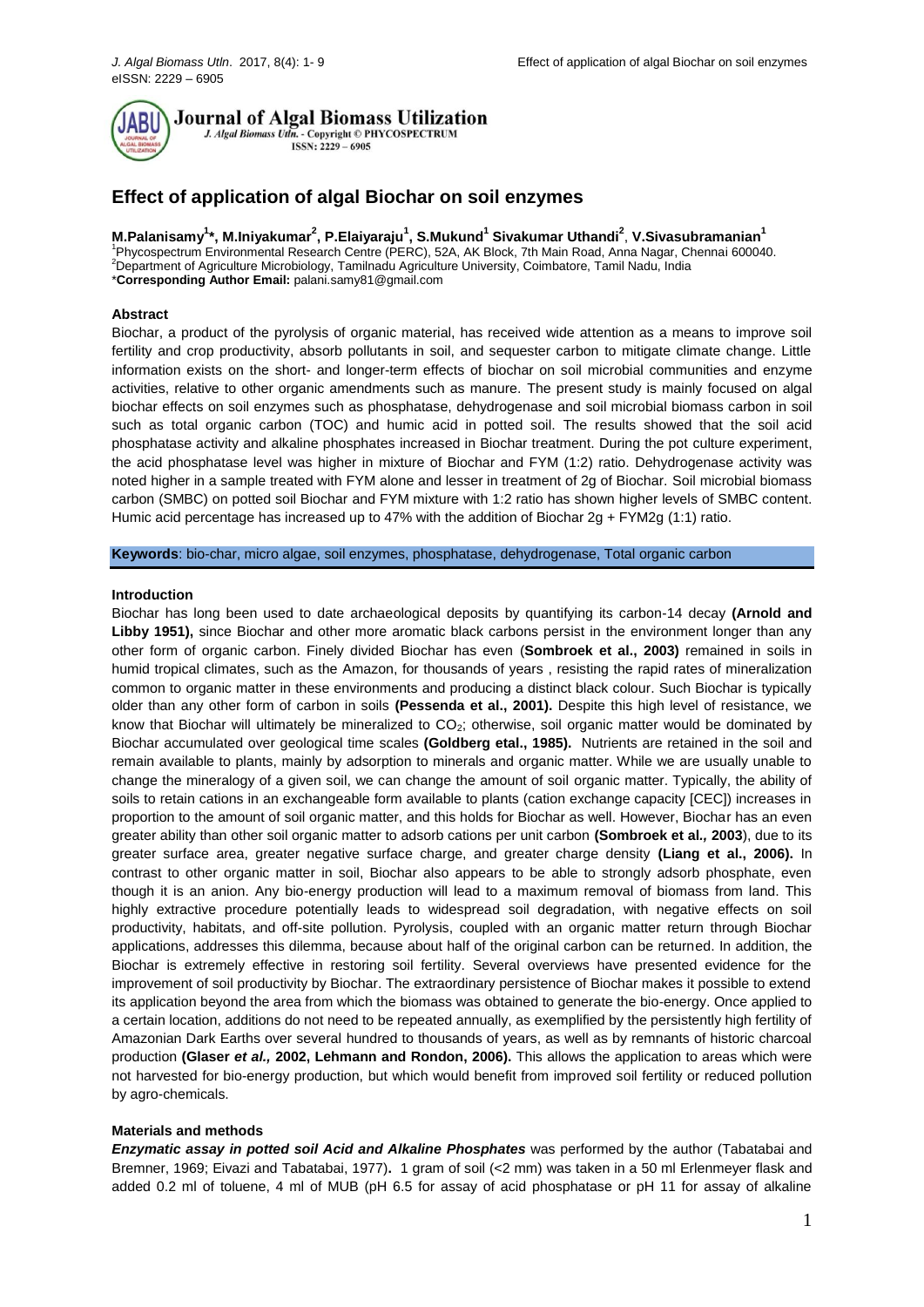phosphatase), then 1 ml of p-nitrophenyl phosphate solution was made in the same buffer, and swirled the flask for a few seconds for mix the contents. Stopper flask was removed, and it was placed in an incubator at  $37^{\circ}$ C. After an 1hour, the stopper was removed and added  $1 \text{ ml}$  of 0.5M CaCl<sub>2</sub> and 4 ml of 0.5M NaOH solution, swirled the flask for a few seconds, then the soil suspension was filtered through a Whatman No. 2 V folded filter paper. Yellow color intensity of the filtrate with a Klett-Summerson was measured using photoelectric colorimeter. P-nitrophenol content of the filtrate by reference was calculated and a calibration graph was plotted from the results obtained with standards containing 0, 10, 20, 30, 40, and 50µg of p-nitrophenol, respectively. A graph was prepared in a diluted 1 ml of the standard p-nitrophenol solution in a 100 ml volumetric flask and the solution was mixed thoroughly. Then pipette out 0, 1, 2, 3, 4 and 5 ml aliquots of this diluted standard solution in 50 ml Erlenmeyer flasks and adjusted to the volume of 5 ml by addition of water, and proceeded as described for pnitrophenol analysis of the incubated soil sample (i.e., add 1 ml of 0.5M CaCl<sub>2</sub> and 4 ml of 0.5M of NaOH, mix and filter the resultant suspension). Color intensity of the filtrate was exceeded that of 50µg of the p-nitrophenol standard, an aliquot of the filtrate was diluted with water until the colorimeter reading falls within the limits of the calibration graph. Controls were performed with each soil analysis to allow for color not derived from pnitrophenol released by phosphatase activity. Controls were performed by the following procedure described for assay of phosphatase activity, an addition of 1 ml of PNP solution after the additions of 0.5M CaCl<sub>2</sub> and 4 ml of 0.5M NaOH (i.e., immediately before filtration of the soil suspension).

# *Estimation of Humic acid fraction (HA)*

40 gram of acid washed (0.1N HCL) soil sample was taken in a polyethylene centrifuge bottle and 200 ml of 0.5N NaOH was added. The mixture was shaken for 12hours on a mechanical shaker and centrifuged at 3000 rpm for 10 minutes. Dark coloured supernatant liquid was filtered and the pH of the filtrate had adjusted to 1.0 with conc. HCL. Further, 200 ml of 0.5N NaOH was added into the residual soil, shaken, centrifuged and filtered **(Aguilera**  *et al.,* **1997).** The residue was dispersed in 200 ml distilled water, centrifuged and the supernatant liquid added into the previous extracts and the pH had adjusted to 1.0 with concentrated HCL and the humic acid was allowed to settle down. The supernatant liquid in the acidified extract is fulvic acid and it was siphoned off. The suspension was transferred to a polyethylene bottle and the HA was centrifuged off at 3000 rpm for 10 minutes. HA was re-dissolved in 0.5N NaOH and re-precipitated with conc. HCL. This purification was repeated several times and the supernatant liquid in each case transferred to the original acid filtrate. HA was washed with distilled water until free of chloride. HA was extracted and dried in a rotary evaporator and ground to a fine powder. This was weighed and reported as a percentage of organic matter.

#### *Estimation of Dehydrogenase Assay*

Thoroughly mixed 20 gram of air dried soil (<2mm) and 0.2 gram of CaCO<sub>3</sub>, and 6g of this mixture in each of three test tubes were taken. 1 ml of 3% aqueous solution of TTC and 2.5 ml of distilled water each tube was added. This amount of liquid would be sufficient that a small amount of three liquid appears at the surface of the soil after mixing. Contents of each tube were mixed with a glass rod. The tubes were stopper and incubated at 37<sup>o</sup>C. After 24 hours, the stopper was removed and added 10 ml of methanol, and stoppers the tube and shakes it for 1 minute. Un-stopper the tube, and filter the suspension through a glass funnel plugged with absorbent cotton in a 100 ml volumetric flask. The tubes were washed with methanol and quantitatively transferred the soil to the funnel, and then added additional methanol (in 10 ml portions) to the funnel until the reddish color disappeared from the cotton plug. Filtrate was diluted in 100 ml volume with methanol. The intensity of the reddish color was measured by using a spectrophotometer at a wavelength of 485nm and a 1cm cuvette with methanol as a blank. The amount of TPF was produced by reference to a calibration graph prepared from TPF standards and calculated. The graph was prepared with dilute 10 ml of TPF standard solution to 100 ml with methanol (100µg of TPF ml-<sup>1</sup>). Pipette out 5, 10, 15 and 20 ml aliquots of this solution into 100 ml volumetric flasks (500, 1000, 1500, and 2000µg of TPF 100 ml<sup>-1</sup>), make up the volumes with methanol, and it was mixed thoroughly. The intensity of the red colour of TPF as described for the samples and it was measured. The absorbance reading against the amount of TPF in the 100 ml standard solution was plotted. The concentration of dehydrogenase in the sample was obtained from the standard graph and drawn by using Tri Phenyl Formazan (TPF) as standard and expressed as µg of TPF released per g soil on dry weight basis **(Casida et al., 1964)**

*Estimation of soil microbial biomass carbon (SMBC)* was performed by this author (Jenkinson and Powlson, 1976). Microbial biomass carbon of soil sample was determined by the fumigation-incubation technique (FIT). 10 gram of soil was weighed in 100 ml beaker and placed in a 250 ml air tight plastic container ,which about 5 ml of water was added. 100 ml of ethanol free chloroform was prepared, immediately before fumigation by passing 100 ml of chloroform through a glass column containing 75g of basic aluminium oxide. The fumigation was carried out with ethanol free chloroform for 20 hours at 25°C. After fumigation, chloroform was removed by repeated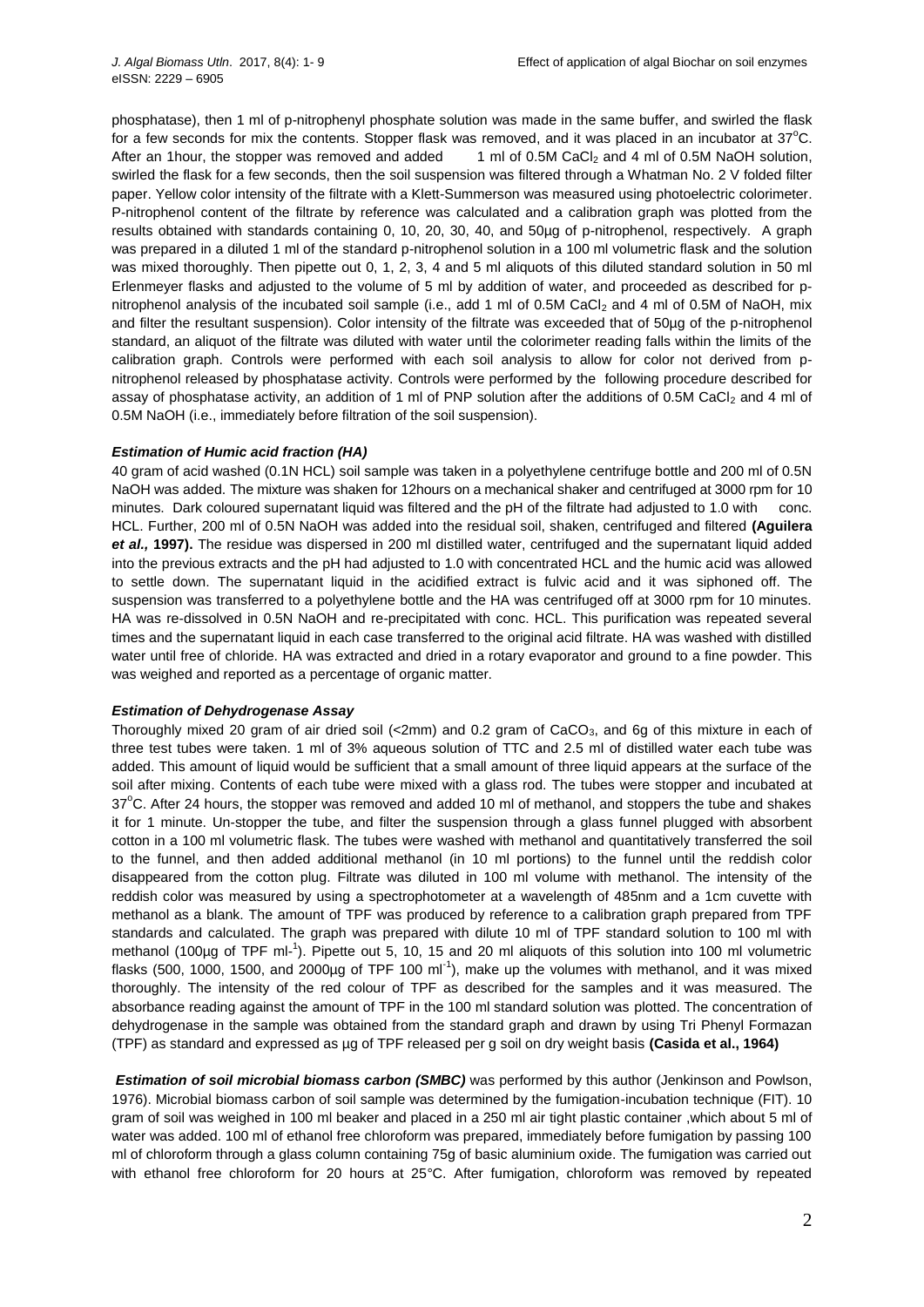evacuations. After the removal of chloroform, the beaker holding the soil was returned to the air tight container together with a scintillation vial holding 5 ml of 0.5N NaOH. Soil samples were inoculated with a pinch of fresh soil in the respective treatments and the soil was incubated for a further period of 10 days at 25 $^{\circ}$ C. Evolved CO<sub>2</sub> was determined by titrating the alkaline traps with 0.5N HCL after precipitation of CO<sub>3</sub><sup>2</sup>-with 50% barium chloride and using phenolphthalein as an indicator.

Soil Microbial biomass C was calculated using the formula: SMBC ( $\mu$ g/g) = (F<sub>c</sub>-UF<sub>c</sub>) / K<sub>c</sub>

Where, F<sub>c</sub> - CO<sub>2</sub> from fumigated soil; UF<sub>c</sub> - CO<sub>2</sub> from un-fumigated soil; K<sub>c</sub> - 0.45 (**Jenkinson and Ladd, 1981**).

# *Estimation of Total Organic Carbon (TOC)*

Total organic carbon (TOC) was measured, based on the Walkley-Black chromic acid wet oxidation method. Oxidisable matter in the soil was oxidized by 1N  $K_2Cr_2O_7$  solution. The reaction was assisted by the heat generated when two volumes of H<sub>2</sub>SO<sub>4</sub> are mixed with one volume of the dichromate. The remaining dichromate was titrated with ferrous sulphate. The titer was inversely related to the amount of C present in the soil sample. 0.5 gram sample to 250 ml conical flask was measure accurately and added 10 ml 1N  $K_2Cr_2O_7$  and swirled the flask gently upto disperse the soil in the solution.  $20 \text{ ml}$  of concentrated  $H_2$ SO<sub>4</sub> was measured and directing the stream into the suspension. Immediately swirled the flask until the soil and the reagent mixed. It was set aside to cool slowly on an asbestos sheet in a fume cupboard. Two blanks (without sample) had run in the same way to standardize the FeSO<sup>4</sup> solution. It was cooled (20–30 minutes), diluted to 200 ml with de-ionised water and proceeded with the  $FeSO<sub>4</sub>$  titration using 10 ml of Phosphoric acid and 1 ml of Diphenylamine indicator solution. The solution was titrated with  $0.5N$  FeSO<sub>4</sub> and the end point is approached, the solution took a dull greenish color at the beginning and then changed to a dark green color.

# *Calculations*

Organic Carbon (%) =  $0.003g \times N \times 10$  ml x (1 T/S) x 100 W

Where:

 $N =$  Normality of  $K_2Cr_2O_7$  solution  $T =$  Volume of FeSO<sub>4</sub> used in sample titration (ml)  $S =$  Volume of FeSO<sub>4</sub> used in blank titration (ml)  $W =$  Sample weight (g)

# **Results**

#### *Soil enzymes analysis in tomato plant pot soil Phosphatase analysis:*

The procedures described for assay of phosphomonoesterase activities are based on colorimetric estimation of the p-nitrophenol released by phosphatase activity when soil is incubated with buffered (pH 6.5 for acid phosphatase activity and pH 11 for alkaline phosphate activity) sodium p-nitrophenyl phosphate solution and toluene. The colorimetric procedure used for estimation of p-nitrophenol is based on the fact that alkaline solutions of this phenol have a yellow color (acid solutions of p-nitrophenol and acid and alkaline solutions of pnitrophenyl phosphate are colorless). The CaCl<sub>2</sub>-NaOH treatment described for extraction of p-nitrophenol after incubation for assay of acid and alkaline phosphatases serves (i) to stop phosphatase activity, (ii) to develop the yellow colour used to estimate this phenol, and (iii) to give quantitative recovery of p-nitrophenol from soils. Results were given in Tables 1 and 2 and Figures 1 and 2.

In an incubation experiment, the soil acid phosphatase activity and alkaline phosphatase was increased in Biochar alone (T3) treatment. Where as in pot culture experiment the acid phosphatase activity was increased in T6 and alkaline phosphatase was increased in T2 and T6 than other treatments on 45<sup>th</sup> day of soil analysis.

| <b>Treatments</b>           | $0^{\text{th}}$ day | $22^{nd}$ day | 45 <sup>th</sup> day |
|-----------------------------|---------------------|---------------|----------------------|
| T1 Control (Soil)           | 2.124               | 2.142         | 2.132                |
| T2 (Soil+FYM 2g)            | 2.150               | 2.150         | 2.152                |
| T3 (Soil+Biochar 2g)        | 2.144               | 2.151         | 2.152                |
| T4 (Soil+Biochar 4g)        | 2.140               | 2.177         | 2.158                |
| T5 (Soil+FYM 2g+Biochar 2g) | 2.170               | 2.175         | 2.164                |
| T6 (Soil+FYM 2g+Biochar 4g) | 2.164               | 2.183         | 2.166                |

**Table.1-. Analysis of acid phosphatase activity on potted soil**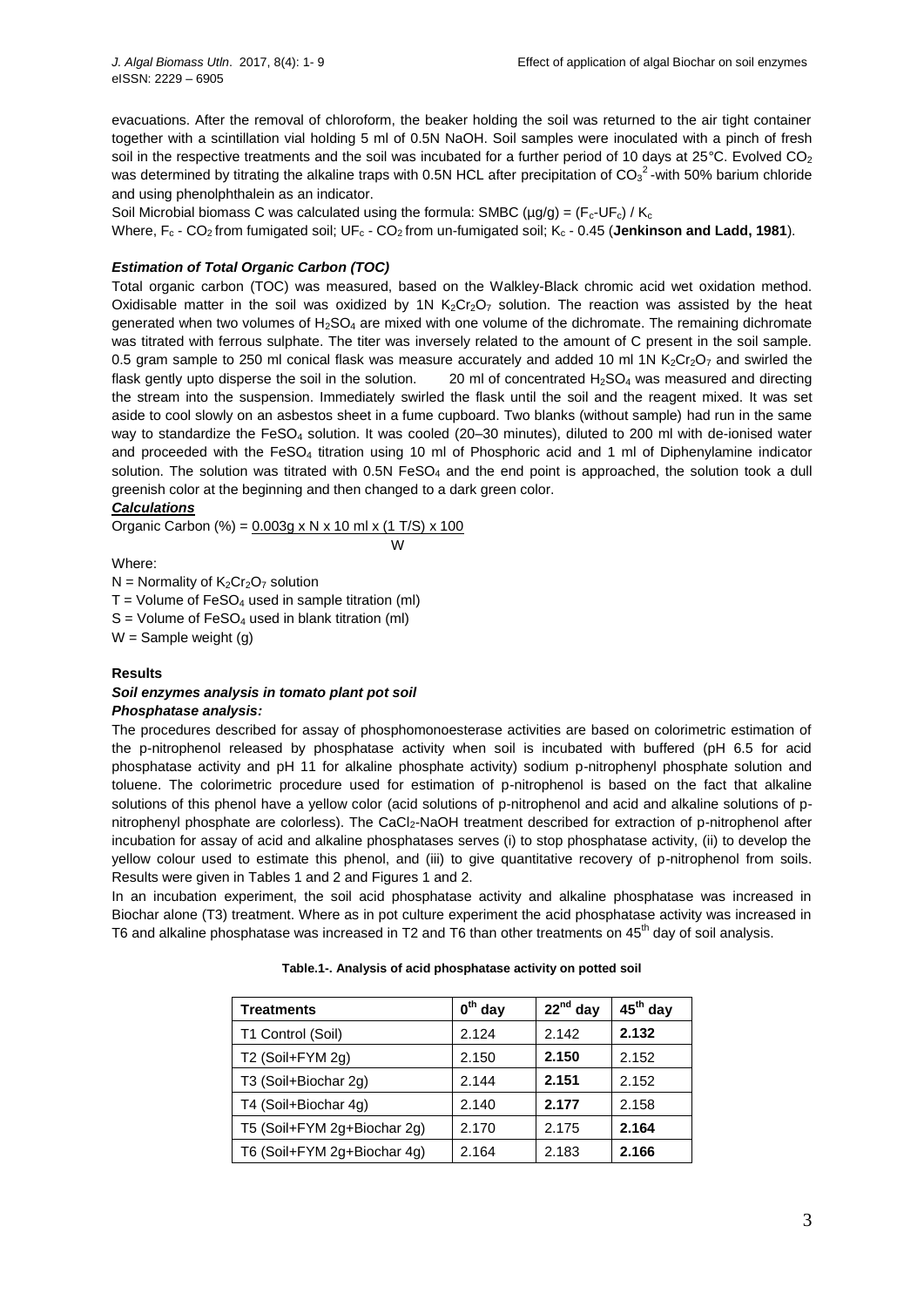| <b>Treatments</b>           | $0th$ day | $22^{nd}$ day | $45th$ day |
|-----------------------------|-----------|---------------|------------|
| T1 Control (Soil)           | 2.153     | 2.164         | 2.166      |
| T2 (Soil+FYM 2g)            | 2.137     | 2.198         | 2.171      |
| T3 (Soil+Biochar 2g)        | 2.133     | 2.171         | 2.165      |
| T4 (Soil+Biochar 4g)        | 2.141     | 2.176         | 2.166      |
| T5 (Soil+FYM 2g+Biochar 2g) | 2.139     | 2.166         | 2.169      |
| T6 (Soil+FYM 2g+Biochar 4g) | 2.126     | 2.173         | 2.175      |

**Table.2. Analysis of alkaline phosphatase activity on potted soil**



**Figure.1. Analysis of acid phosphatase activity on potted soil**



**Figure.2. Analysis of alkaline phosphatase activity on potted soil**

#### **Dehydrogenase Assay:**

Thoroughly mixed 20 gram of air dried soil (<2mm) and 0.2 gram of CaCO3, and 6g of this mixture in each of three test tubes were taken. 1 ml of 3% aqueous solution of TTC and 2.5 ml of distilled water each tube was added. This amount of liquid would be sufficient that a small amount of three liquid appears at the surface of the soil after mixing. Contents of each tube were mixed with a glass rod. The tubes were stopper and incubated at 37<sup>o</sup>C. After 24 hours, the stopper was removed and added 10 ml of methanol, and stoppers the tube and shakes it for 1 minute. Un-stopper the tube, and filter the suspension through a glass funnel plugged with absorbent cotton in a 100 ml volumetric flask. The tubes were washed with methanol and quantitatively transferred the soil to the funnel, and then added additional methanol (in 10 ml portions) to the funnel until the reddish color disappeared from the cotton plug. Filtrate was diluted in 100 ml volume with methanol. The intensity of the reddish color was measured by using a spectrophotometer at a wavelength of 485nm and a 1cm cuvette with methanol as a blank. The amount of TPF was produced by reference to a calibration graph prepared from TPF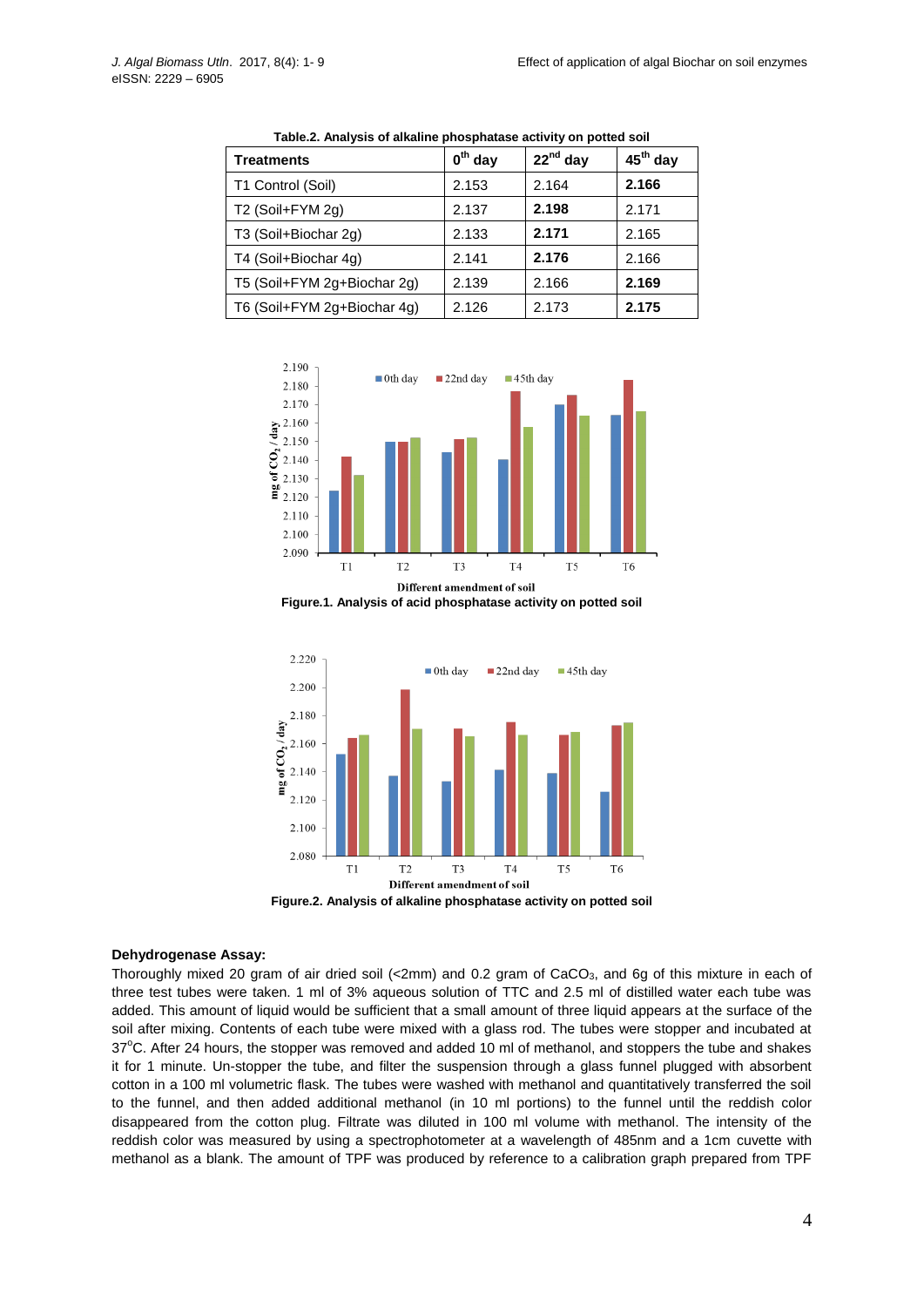standards and calculated Results were given in Table 3 and Figure 3. The dehydrogenase activity was high in treatment T2 (T2=0.0580µg) on potted soil than other treatments was less.

| <b>Treatments</b>           | $0^{\text{th}}$ day | $22^{nd}$ day | $45th$ day |
|-----------------------------|---------------------|---------------|------------|
| T1 Control (Soil)           | 0.0463              | 0.0437        | 0.0367     |
| T2 (Soil+FYM 2g)            | 0.0403              | 0.0517        | 0.0580     |
| T3 (Soil+Biochar 2g)        | 0.0500              | 0.0427        | 0.0107     |
| T4 (Soil+Biochar 4g)        | 0.0520              | 0.0323        | 0.0213     |
| T5 (Soil+FYM 2g+Biochar 2g) | 0.0597              | 0.0410        | 0.0387     |
| T6 (Soil+FYM 2g+Biochar 4g) | 0.0620              | 0.0413        | 0.0447     |

**Table.3. Analysis of Dehydrogenase activity on potted soil**



**Figure.3. Analysis of Dehydrogenase activity on potted soil**

#### **Humic acid fraction (HA):**

40 gram of acid washed (0.1N HCL) soil sample was taken in a polyethylene centrifuge bottle and 200 ml of 0.5N NaOH was added. The mixture was shaken for 12hours on a mechanical shaker and centrifuged at 3000 rpm for 10 minutes. Dark coloured supernatant liquid was filtered and the pH of the filtrate had adjusted to 1.0 with conc. HCL. Additional 200ml of 0.5N NaOH was added to the residual soil, shaken, centrifuged and filtered. The residue was dispersed in 200 ml distilled water, centrifuged and the supernatant liquid was added to the previous extracts and the pH had adjusted to 1.0 with conc. HCL and the humic acid was allowed to settle down.

The supernatant liquid in the acidified extract is fulvic acid and it was siphoned off. The suspension was transferred to a polyethylene bottle and the HA was centrifuged off at 3000 rpm for 10 minutes. HA was redissolved in 0.5N NaOH and re-precipitated with conc. HCL. This purification was repeated several times and the supernatant liquid in each case was transferred to the original acid filtrate. HA was washed with distilled water until free of chloride. The HA extracted was dried in a rotary evaporator and ground to a fine powder. This was weighed and reported as percentage of organic matter. Results were given in Table 4 and Figure 4. Analysis of humic acid on potted soil was carried out for upto 45 days in different amendments such as Biochar and FYM at different ratio. The result shows in treatment T3 and T5 the humic acid content is high.

| Table. Analysis of Humit acid on potted soil |           |            |  |
|----------------------------------------------|-----------|------------|--|
| <b>Treatments</b>                            | $0th$ day | $45th$ day |  |
| T1 Control (Soil)                            | 0.0798    | 0.0658     |  |
| T <sub>2</sub> (Soil+FYM 2g)                 | 0.0607    | 0.0789     |  |
| T3 (Soil+Biochar 2g)                         | 0.1304    | 0.1258     |  |
| T4 (Soil+Biochar 4g)                         | 0.0611    | 0.0887     |  |
| T5 (Soil+FYM 2g+Biochar 2g)                  | 0.0800    | 0.1398     |  |
| T6 (Soil+FYM 2g+Biochar 4g)                  | 0.0680    | 0.1011     |  |

|  | Table.4. Analysis of Humic acid on potted soil |  |  |
|--|------------------------------------------------|--|--|
|--|------------------------------------------------|--|--|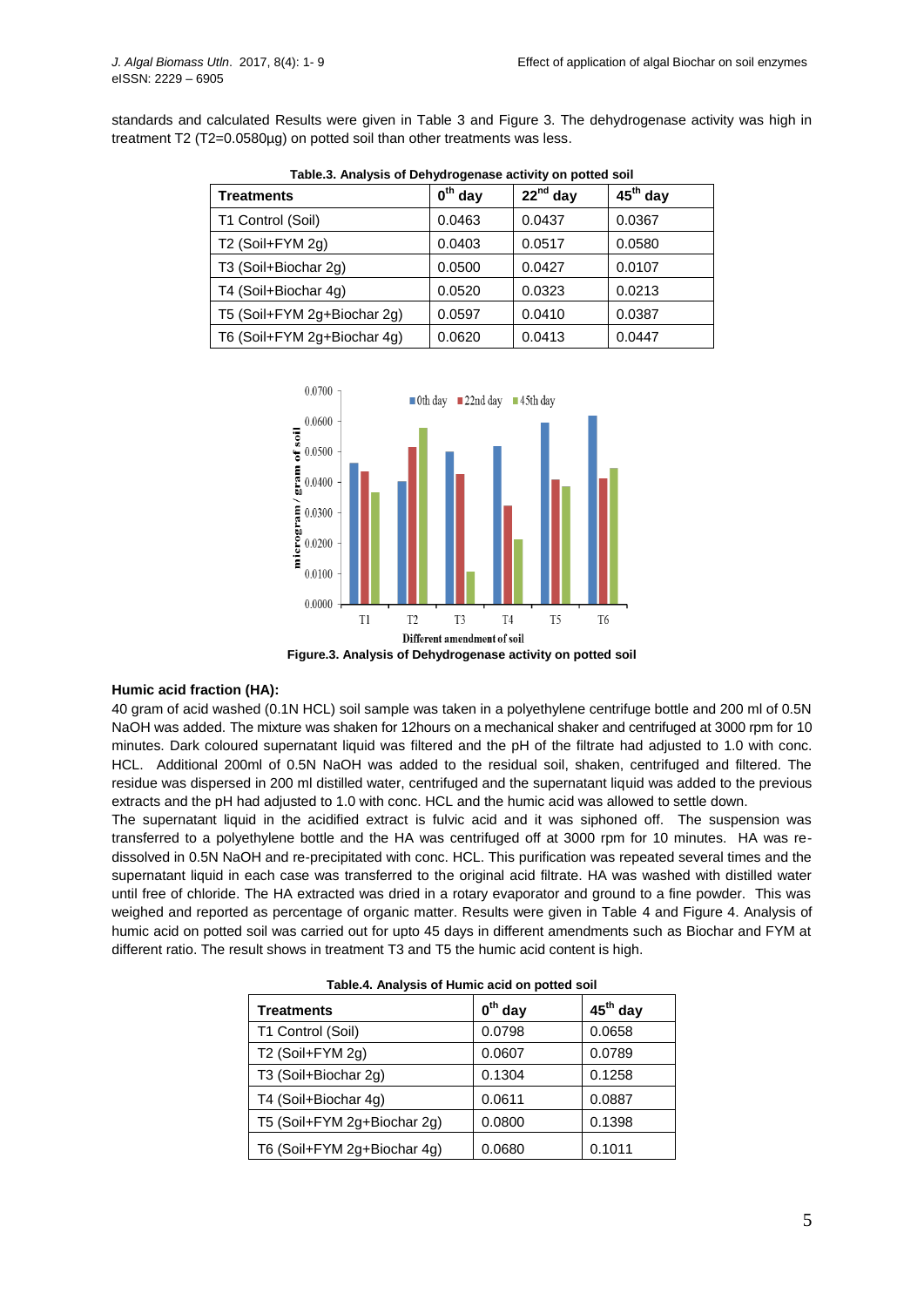

# **Estimation of soil microbial biomass carbon (SMBC):**

Microbial biomass carbon of soil samples was determined by the fumigation-incubation technique (FIT). 10g soil was weighed into 100 ml beaker and placed in a 250 ml air tight plastic container into which about 5 ml of water was added. 100 ml of ethanol-free chloroform was prepared, immediately before fumigation by passing 100 ml of chloroform through a glass column containing 75 grams of basic aluminium oxide. The fumigation was carried out with ethanol free chloroform for 20 hours at 25°C. After fumigation, chloroform was removed by repeated evacuations. After the removal of chloroform, the beaker holding the soil was returned to the air tight container together with a scintillation vial holding 5 ml of 0.5N NaOH. Soil samples were inoculated with a pinch of fresh soil of respective treatments and the soil was incubated for a further period of 10 days at 25°C. Evolved CO<sub>2</sub> was determined by titrating the alkaline traps with 0.5N HCI after precipitation of CO<sub>3</sub><sup>2</sup>-with 50% barium chloride and using phenolphthalein as indicator. Microbial biomass C was calculated using the formula:

SMBC ( $\mu$ g/g) = (F<sub>c</sub>-UF<sub>c</sub>) / K<sub>c</sub>

Where,  $F_c$ -CO<sub>2</sub> from fumigated soil; UF<sub>c</sub> - CO<sub>2</sub> from unfumigated soil; K<sub>c</sub>-0.45 (Jenkinson and Ladd, 1981). Results were given in Table 5 and fig 5. Analysis of soil microbial biomass carbon (SMBC) on potted soil was carried out for upto 45 days in different amendments such as Biochar and FYM at different ratio. The result shows in treatment T6 SMBC content is very high.

| <b>Treatments</b>           | $0th$ day | $45th$ day |
|-----------------------------|-----------|------------|
| T1 Control (Soil)           | 0.888889  | 0.222222   |
| T2 (Soil+FYM 2g)            | 0.666667  | 3.333333   |
| T3 (Soil+Biochar 2g)        | 5.555556  | 1.77778    |
| T4 (Soil+Biochar 4g)        | 3.555556  | 5.11111    |
| T5 (Soil+FYM 2g+Biochar 2g) | 6         | 9.111111   |
| T6 (Soil+FYM 2g+Biochar 4g) | 5.777778  | 11.11111   |

**Table.5. Analysis of soil microbial biomass carbon on potted soil**



**Figure.5. Analysis of soil microbial biomass carbon on potted soil**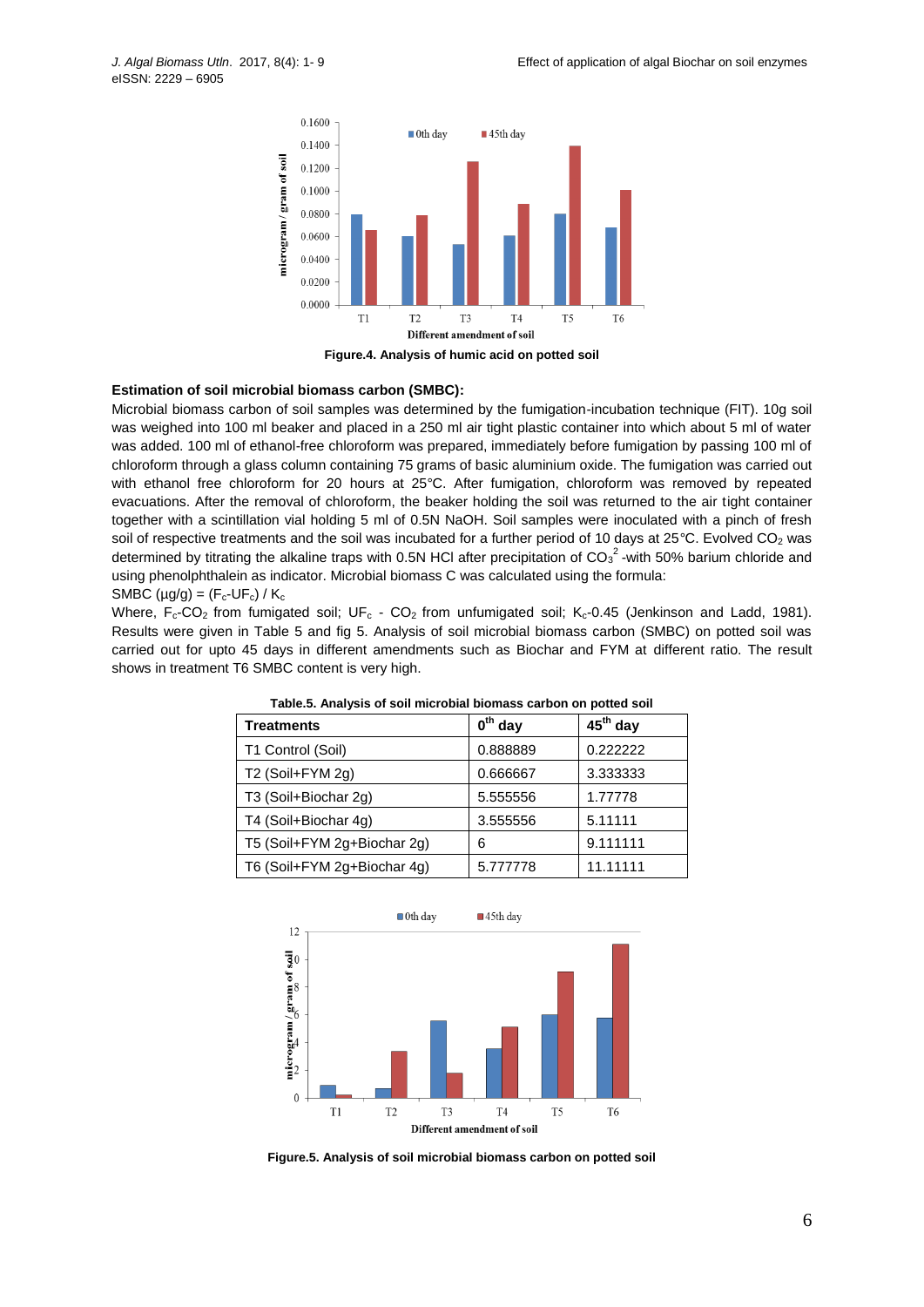#### **Estimation of total organic carbon in Soil:**

Total organic carbon (TOC) was measured, based on the Walkley-Black chromic acid wet oxidation method. Oxidisable matter in the soil was oxidized by 1N  $K_2Cr_2O_7$  solution. The reaction was assisted by the heat generated when two volumes of H<sub>2</sub>SO<sub>4</sub> are mixed with one volume of the dichromate. The remaining dichromate was titrated with ferrous sulphate. The titer was inversely related to the amount of C present in the soil sample. 0.5 gram sample to 250 ml conical flask was measure accurately and added 10 ml 1N  $K_2Cr_2O_7$  and swirled the flask gently up to disperse the soil in the solution. 20 ml of concentrated  $H_2SO_4$  was measured and directing the stream into the suspension. Immediately swirl the flask until the soil and the reagent was mixed. It was set aside to cool slowly on an asbestos sheet in a fume cupboard. Two blanks (without sample) had run in the same way to standardize the FeSO<sub>4</sub> solution. It was cooled (20–30 minutes), diluted to 200 ml with de-ionised water and proceeded with the FeSO<sub>4</sub> titration using 10 ml of Phosphoric acid and 1 ml of Diphenylamine indicator solution. The solution was titrated with  $0.5N$  FeSO<sub>4</sub> and the end point is approached, the solution took a dull greenish color at the beginning and then changed to a dark green color. Results were given in Table 6 and Figure 6. Analysis of soil total organic carbon (TOC) on potted soil was carried out for upto 45 days in different amendments such as Biochar and FYM at different ratio. The result shows in treatment T6 TOC % content is high.

| Table.6. Analysis of soil total organic carbon on potted soil |                                               |  |
|---------------------------------------------------------------|-----------------------------------------------|--|
| Treatments                                                    | $\int$ <sup>th</sup> day 45 <sup>th</sup> day |  |

| reatments                   | v<br>uay | 40.<br>uav |
|-----------------------------|----------|------------|
| T1 Control (Soil)           | 2.2      | 3.3        |
| T2 (Soil+FYM 2g)            | 1.76     | 5.72       |
| T3 (Soil+Biochar 2g)        | 3.52     | 6.6        |
| T4 (Soil+Biochar 4g)        | 8.36     | 12.1       |
| T5 (Soil+FYM 2g+Biochar 2g) | 12.76    | 13.2       |
| T6 (Soil+FYM 2g+Biochar 4g) | 16.06    | 17.38      |



**Figure.6. Analysis of total soil organic carbon on potted soil**

#### **Discussion**

#### *Effect of Biochar in phosphatase enzyme activity:*

In an incubation experiment, the soil acid phosphatase activity and alkaline phosphatase increased in Biochar unique treatment. In pot culture experiment the acid phosphatase level was higher in Biochar and FYM mixture with 1:2 ratio and alkaline phosphatase was higher after the addition of FYM alone, due to above addition overall phosphatase activities increased with an increase of crop residue content. Soil total Phosohorus was correlated negatively with phosphodiesterase activity and positively with other phosphatase activities. Organic P had a positive correlation with the acid phosphomonoesterase activity, but a negative correlation with phosphodiesterase activity. Available P had no significant correlation with phosphatase activities. **Wang,** *et al., (***2011)** had suggested that no-till and residue input could increase soil P contents and enhance the activities of phosphatase.

#### *Effect of Biochar in dehydrogenase activity:*

The dehydrogenase activity was higher in a sample treated with FYM alone and dehydrogenase amount was lesser in treatment of 2g of Biochar alone. Dehydrogenase is considered an indicator of overall microbial activity because it occurs intracellularly in all living microbial cells. The use of dehydrogenase activity as an index of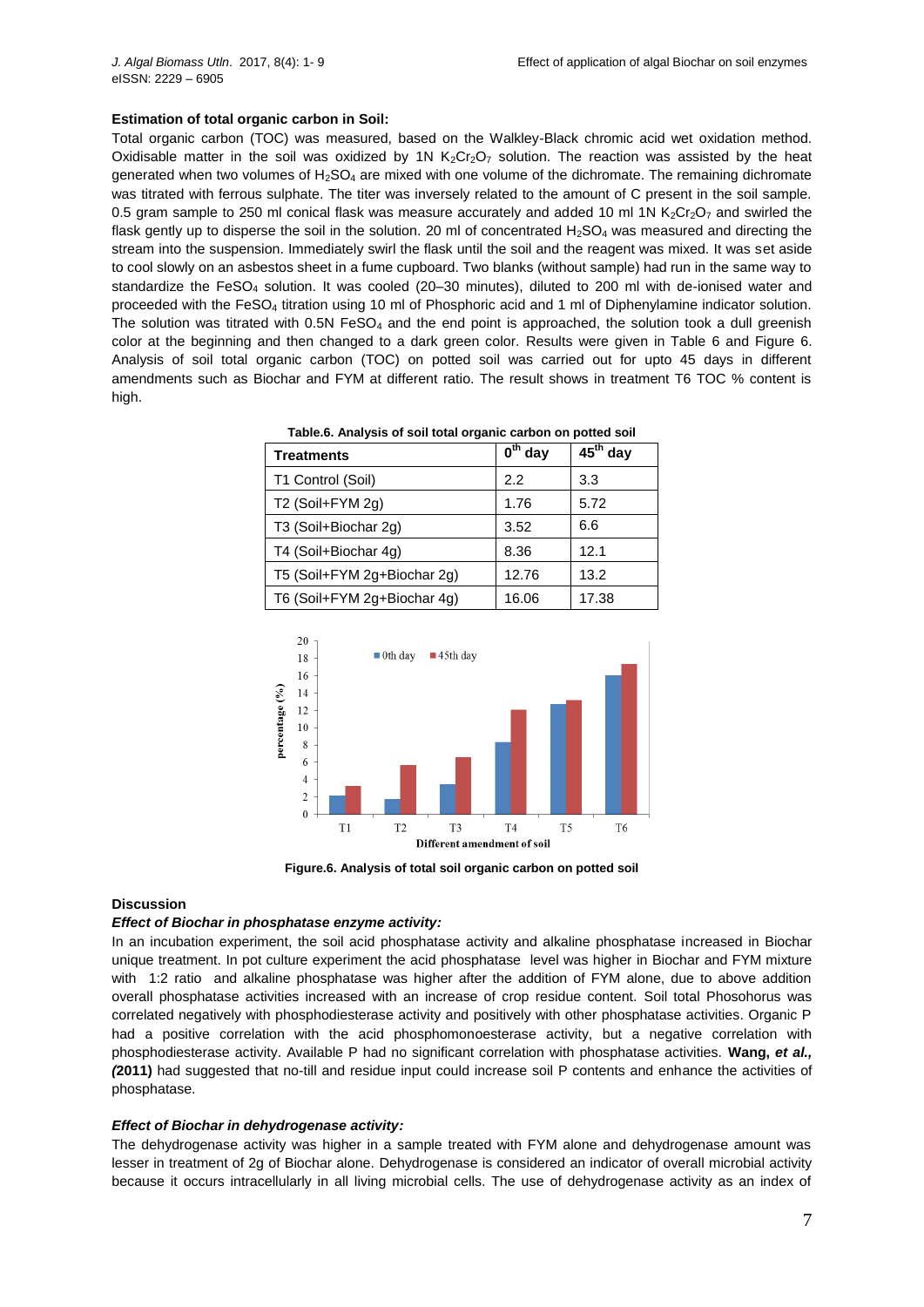overall microbial activity has been suggested by many authors **(Alef** *et al***., 1995 Casida** *et al.***, 1964; Lenhard, 1956; Nannipieri** *et al.***, 1990)**. It can be assumed that the quality of the soil corresponds to the soil microbial activity. Therefore, one can expect a relationship between the activity of dehydrogenases and the physicochemical properties of soils, which determine their quality, such as pH, sorption capacity, degree of base saturation *etc.* The measurement of this enzyme was used to confirm that the stress applied was strong enough to kill living microbes and denature their intracellular enzymes, but not necessary affect stabilized extracellular enzymes. The soils had generally the higher dehydrogenase activity than the other positions at all landscape positions. In all positions, except for shoulder, dehydrogenase activity was greater macro aggregates of <1 mm than in the other macro aggregate size **(Kussainova** *et al.,* **2013).**

### *Effect of Biochar in soil microbial biomass carbon:*

Analysis of soil microbial biomass carbon (SMBC) on potted soil Biochar and FYM mixture with 1:2 ratios showed higher level of SMBC content. The change in MBC reflects the process of microbial growth, death and organic matter degradation. Our results showed that MBC increased with Biochar amendment compared to CK, which suggested that microbial growth could be accelerated by Biochar addition. Reported Biochar effects on soil MBC are quite inconsistent. Several studies found that there was no significant effect of Biochar amendment on soil MBC **(Zavalloni** *et al***., 2011)**. Dempster *et al* found that MBC significantly decreased with Biochar addition while MBN was unaltered in a coarse textured soil, and others observed the same positive effects of Biochar addition on microbial biomass as ours **(Dempster** *et al***., 2012, Lehmann** *et al***., 2011, Liang** *et al***., 2010, Kolb** *et al***., 2008)** Moreover, a positive linear relationship between microbial biomass and Biochar concentration was also observed in a highly weathered soil (Steiner *et al*., 2008). Biochar type was thought as the driving parameter for any effects on soil microbial biomass, community, and activity **(Steinbeiss** *et al***., 2009, Lehmann** *et al***., 2009)**

# *Effect of Biochar in total organic carbon and humic acid in potted soil:*

Total organic carbon (TOC) % on potted soil, the result showed that in the treatment 1:2 ratio additions of Biochar 4 g and FYM2g, TOC 17.38 % was observed. The cultivation, crop rotation, residue and tillage management, fertilization and monoculture affect soil quality, soil organic matter (SOM) and carbon transformation. SOM is not only a source of carbon but also a sink for carbon sequestration **(Liu** *et al.,* **2006).** Carbon sequestration has the potential to offset fossil fuel emissions by 0.4 to 1.2 Giga-tons of Carbon per year or 5 to 15% of the global fossilfuel emissions (Guruprasad, *et al.,* 2012). The soil organic carbon (SOC) markedly increased with an increase in rate of application of Biochar. And suggest that the Biochar has great potential for carbon sequestration in soil. While marked increase in soil microbial biomass carbon and humic and fulvic acid fraction of SOC was evident during incubation **(Shenbagavalli,** *et al.,* **2012).** The humic acid percentage increased to 47% in addition of (Biochar 2g and FYM2g) 1:1 ratio.

# **Conclusion**

The utilization of biochar from *chlorella* improves the physicochemical characteristics of the plant, dehydrogenase activity was increased, FYM mixture with 1:2 ratio showed higher level of soil microbial biomass carbon, humic acid percentage also increased. The application of biochar from micro algae an environmental friendly technology for the implementation of biochar could be used as potential organic fertilizers. The microalgal biochar is cost effective technique. However, practical field studies of the biochar on various soils and crops are necessary to understand the sustainability of biochar as a soil amendment.

#### **References**

Arnold J R and Libby W F. 1951. Radiocarbon dates. Science 113:111- 120.

Dempster DN, Gleeson DB, Solaiman ZM, Jones DL, Murphy DV (2012) Decreased soil microbial biomass and nitrogen mineralisation with Eucalyptus Biochar addition to a coarse textured soil. Plant and Soil 354: 311–324.

Guruprasad M. Hugar, Veena. Sorganvi and G.M. Hiremath. 2012. Effect of Organic Carbon on Soil Moisture. *Indian Journal Of Natural Sciences* Vol.3 / Issue 15/ December 2012.

Goldberg E D. 1985. Black carbon in the environment. New York, NY: John Wiley and sons.

Glaser B, Lehmann J, Zech W (2002a) Ameliorating physical and chemical properties of highly weathered soils in the tropics with charcoal—a review. Biology and Fertility of Soils 35, 219–230. doi: 10.1007/s00374-002-0466-4